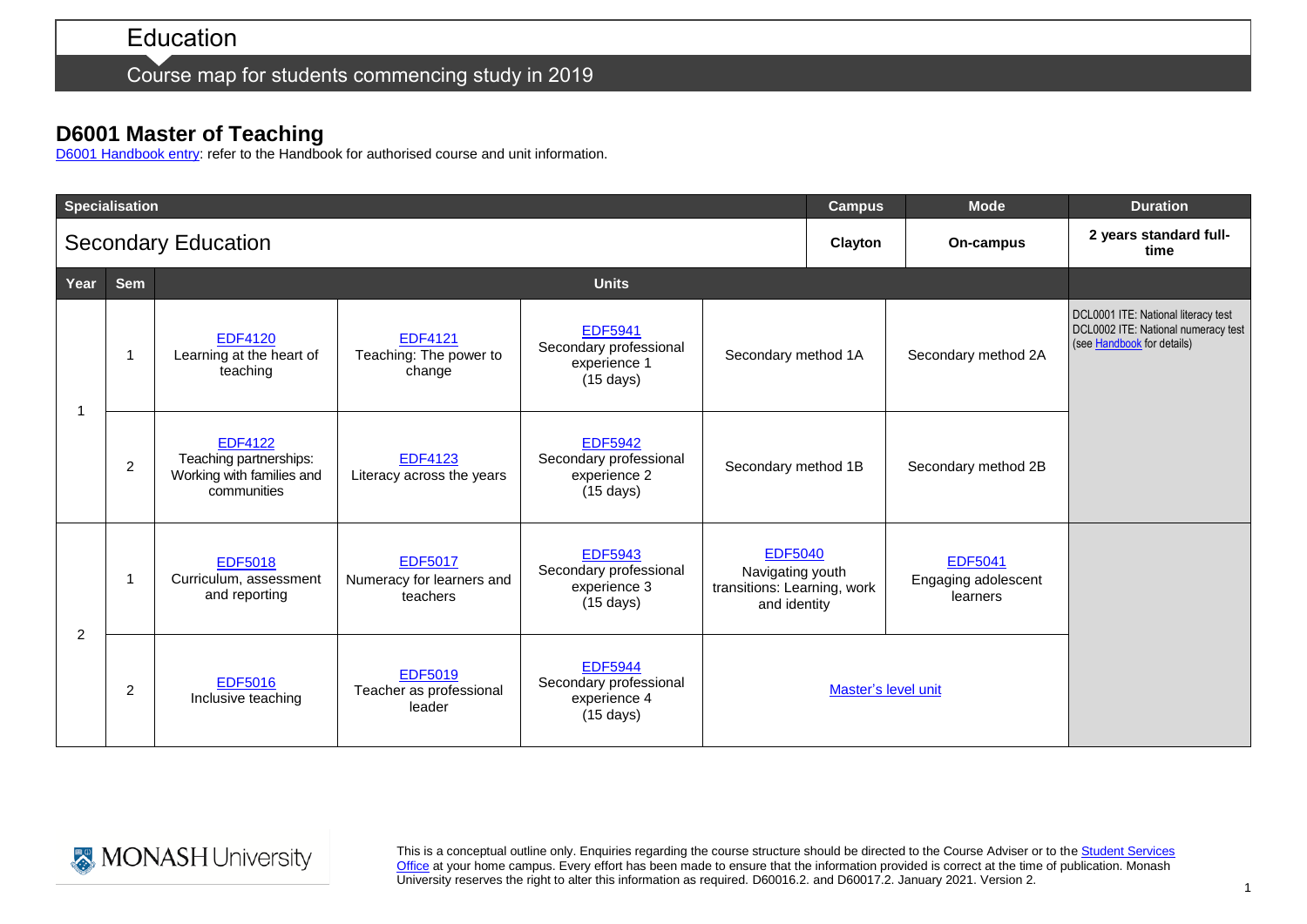# Education

## Course map for students commencing study in 2019

|                | <b>Specialisation</b> |                                                                                      |                                                         | <b>Campus</b>                                                                   | <b>Mode</b>                                                                        | <b>Duration</b>                    |                                                   |                                                                                                          |
|----------------|-----------------------|--------------------------------------------------------------------------------------|---------------------------------------------------------|---------------------------------------------------------------------------------|------------------------------------------------------------------------------------|------------------------------------|---------------------------------------------------|----------------------------------------------------------------------------------------------------------|
|                |                       | <b>Secondary Education</b>                                                           |                                                         | Clayton                                                                         | On-campus                                                                          | 1.5 years accelerated<br>full-time |                                                   |                                                                                                          |
| Year           | <b>Sem</b>            |                                                                                      |                                                         |                                                                                 |                                                                                    |                                    |                                                   |                                                                                                          |
|                |                       | <b>EDF4120</b><br>Learning at the heart of<br>teaching                               | <b>EDF4121</b><br>Teaching: The power to<br>change      | <b>EDF5941</b><br>Secondary professional<br>experience 1<br>$(15 \text{ days})$ | Secondary method 1A                                                                |                                    | Secondary method 2A                               | DCL0001 ITE: National literacy test<br>DCL0002 ITE: National numeracy test<br>(see Handbook for details) |
|                | $\overline{2}$        | <b>EDF4122</b><br>Teaching partnerships:<br>Working with families and<br>communities | <b>EDF4123</b><br>Literacy across the years             | <b>EDF5942</b><br>Secondary professional<br>experience 2<br>$(15 \text{ days})$ | Secondary method 1B                                                                |                                    | Secondary method 2B                               |                                                                                                          |
|                | ⋖<br><b>Summer</b>    | <b>EDF5016</b><br>Inclusive teaching                                                 | <b>EDF5017</b><br>Numeracy for learners and<br>teachers | <b>EDF5943</b><br>Secondary professional<br>experience 3<br>$(15 \text{ days})$ | Master's level unit                                                                |                                    |                                                   |                                                                                                          |
| $\overline{2}$ | -1                    | <b>EDF5018</b><br>Curriculum, assessment<br>and reporting                            | <b>EDF5019</b><br>Teacher as professional<br>leader     | <b>EDF5944</b><br>Secondary professional<br>experience 4<br>$(15 \text{ days})$ | <b>EDF5040</b><br>Navigating youth<br>transitions: Learning,<br>work, and identity |                                    | <b>EDF5041</b><br>Engaging adolescent<br>learners |                                                                                                          |



This is a conceptual outline only. Enquiries regarding the course structure should be directed to the Course Adviser or to the Student Services [Office](https://www.monash.edu/education/current-students/contact) at your home campus. Every effort has been made to ensure that the information provided is correct at the time of publication. Monash University reserves the right to alter this information as required. D60016.2. and D60017.2. January 2021. Version 2.